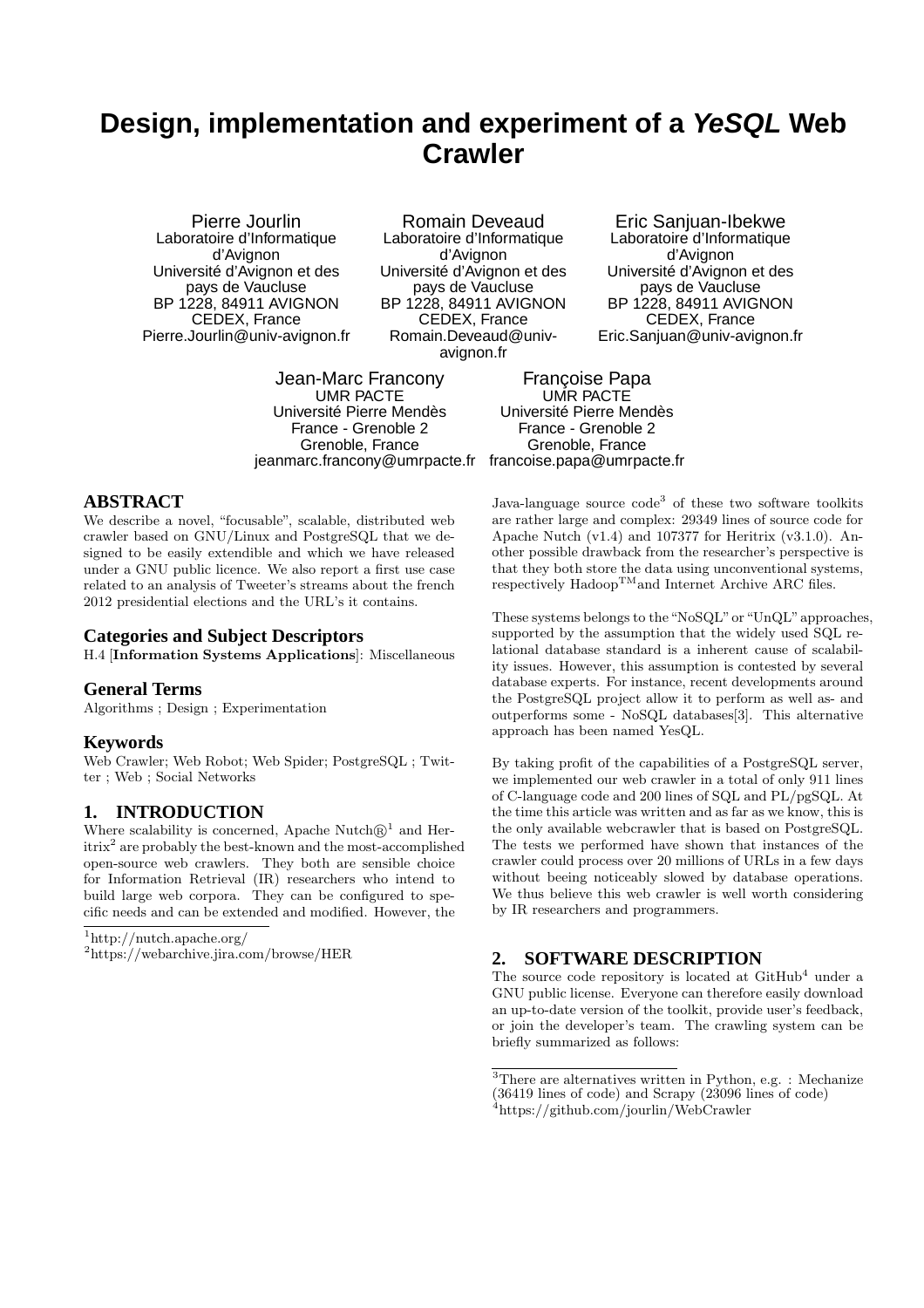



- Links and URLs' data are stored in a PostgreSQL<sup>5</sup> database.
- The user can launch several crawler's instances on several, possibly distant machines.
- Each of crawler's instance iteratively:
	- 1. fetches a list of URLs to be explored by sending a simple SQL query to the database;
	- 2. downloads the web pages;
	- 3. extracts new hypertext links to possibly new URLs;
	- 4. sends the new data back to the server.

Figure 1 shows how the communication between internet, webcrawler's instances and the PostgreSQL server.

The choice of URLs to be fetched is made by one SQL query and two PL/pgSQL additive scoring functions: one scores the URL according to its content, the other scores the URL according to the textual context in which they are linked. The programmer can thus easily implement any focused crawling strategy by modifying a single SQL fetch query and two scoring functions. The user can write them in PL/pgSQL in order to take advantage for instance, of PostgreSQL regular expressions. In order to achieve even better performance, he might also write them in C-language and take benefit of PostgreSQL's dynamic loadable objects capability. Figures 2 and 3 show a scoring function in PL/pgSQL that calculates a weighted count of keywords occuring in the URL itself (Figure 2) or in the anchor text that links to it (Figure 3).

Each crawler instance is only responsible for downloading and processing web pages. The downloading stage is per-

CREATE OR REPLACE FUNCTION ScoreURL(url url) RETURNS bigint AS \$\$ DECLARE score INT; normurl TEXT; BEGIN normurl=normalize(CAST(url AS text)); IF  $CAST(url\_top(url)$  AS TEXT) ='fr' THEN score=1; ELSE score=0; END IF; IF substring(normurl, 'keyword1') IS NOT NULL THEN score=score+2; END IF; IF substring(normurl, 'keyword2') IS NOT NULL THEN score=score+1; END IF; RETURN score; END; \$\$ LANGUAGE plpgsql;

Figure 2: A Webcrawler strategy written in PL/PGSQL : scoring URLs

CREATE OR REPLACE FUNCTION ScoreLink(context text) RETURNS int AS \$\$ DECLARE score INT; normcontext TEXT; **BEGIN** normcontext=normalize(context); score=0; IF (substring(normcontext, 'keyword1') IS NOT NULL) THEN  $score = score +1$ : END IF;<br>IF (su (substring(normcontext, 'keyword2') IS NOT NULL) THEN  $score = score +1$ : END IF. RETURN score; END; \$\$ LANGUAGE plpgsql;

Figure 3: A Webcrawler strategy written in PL/PGSQL : scoring links

<sup>5</sup>http://www.postgresql.org/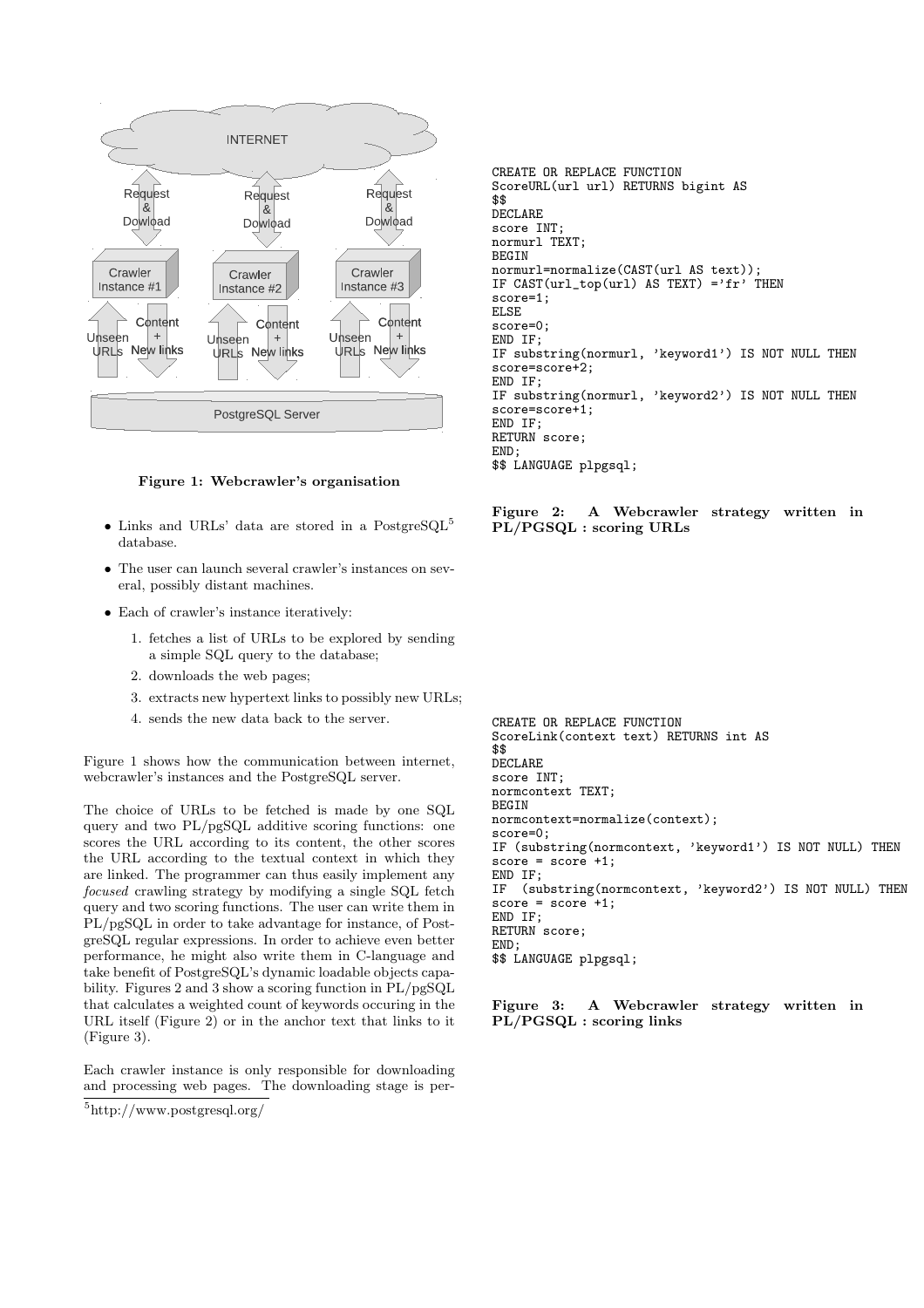formed by the very mature  $\frac{GNU/Wget}{W}$  utility<sup>6</sup>. The database system is responsible for the coordination of multiple crawlers (thanks to SQL transactions), uniqueness of stored URLs and links (thanks to SQL constraints), crawling strategy (thanks to PL/pgSQL or C functions), etc. Insertions into a single SQL view triggers insertions into the more complex internal table structure.

# **3. USE CASE: COVERAGE OF "TWEETED" URLS**

### **3.1 Context**

Recent open free network visualisation tools have made easier the qualitative analysis of large social networks[1]. Based on these tools, scientists in humanities can visualize large relational data which leads to new hypothesis that will require further network crawling and data extraction. We show an example of such interaction between humanities and computer scientists made possible by our YeSQL crawler.

Political scientists have formulated the hypothesis that for the 2012 French presidential elections, candidates' communication departments accepted Twitter as a target media and integrated it to their communication system.

Their strategy was to better control their communication and to improve the dissemination of political messages they convey, in order to influence public opinion. What was at stake ? The saturation and the meshing of the media sphere, with coherent messages whatever the channel of dissemination they choose.

The empowerment of their communication during the campaign was linked to their capacity :

- to consolidate their network of opinion leaders thanks to Twitter,
- to be more reactive and to communicate "just in time" if unexpected events occur,
- $\bullet\,$  to strengthen the efficiency of their activists network.

As a consequence, the relationships between their different communication devices has to be analysed.

# **3.2 Experiment**

In order to evaluate this hypothesis, we conducted a capture of tweeter messages and a parallel though independent web crawl of candidate web sites and newspaper's political pages. We then attempted to compare the two data sources. Twitter's markers (e.g.  $'\#$ ' and  $'\oplus'$ ) facilitates the production of statistics on a given collection. Regarding the web, drawing statistics require a very well structured crawl, with good identification of identical URL and page contents. The YeSQL web crawler proved well suited to this task.

By filtering tweets from candidates, to candidates or mentioning a candidate (e.g. @fhollande, @bayrou, @melanchon2012, @SARKOZY\_2012, etc.), we recorded 93592 tweets from february 6th at 00:00am to february 13th 2012 at 00:00am.

| Depth          | $#$ crawled | $%$ URLs    | % URLs      |
|----------------|-------------|-------------|-------------|
|                | URLs        | covered (a) | covered (b) |
|                | 2           | 0.00        | 0.00        |
|                | 34          | 0.08        | 1.00        |
| $\overline{2}$ | 1026        | 0.73        | 4.00        |
| 3              | 8543        | 1.84        | 8.00        |
| 4              | 56883       | 3.06        | 12.00       |
| 5              | 368247      | 7.33        | 27.00       |
| 6              | 2756671     | 15.28       | 40.00       |

Table 1: Tweeted URLs' coverage. (a): for all 4777 tweeted URLs ; (b): for the top 100 most frequently tweeted URLs. "Depth" is the minimum number of hyperlinks that one has to follow to reach an URL from the initial set.

26638 of those tweets contained a shortened URL (28.4%) from a set of 10447 unique shortened URL corresponding to 4777 unique effective URLs.

This filtering produced a homogeneous corpus based on a usage logic and identical enonciation rules. The reference to candidates' addresses produces a multi-voiced discourse folded up on the proper space of Twitter. Each "tweeted" URL is functioning as an interface with the outside of this space and brings back external information from the media space. Their identification is important as a marker of discourse evolution and also for its anchorage in the media and political topicality .

Independently from this collection, we started a web crawler instance that was allowed to download 20 pages in parallel, from february 20th at 00:00am to february 26th at 10:55pm. It was initiated on 32 initial URLs from newspapers' political pages and candidates' web sites and collected over 2.7 millions of URLs. In the following tables, we call "depth" the minimum number of links needed to navigate from an initial URL (depth=0) to a crawled URL.

Table 1 shows the proportion of tweeted effective URLs than were crawled during this period. The fourth column shows that more frequently tweeted URLs are more likely to be covered by the crawl. These results show that most popular URLs have a significant probability to be directly retrieved by the crawler after millions of URLs have been crawled.

Figure 2 shows the proportion of tweeted URLs found in the crawling per tweeted frequency (number of times that the URL was tweeted). This gives an estimation of the crawling coverage with regard to URL's visibility.

Table 2 shows that the similar problem of tweeted domains instead of tweeted URLs is substantially easier. Indeed, the coverage is noticeably higher when only the URL's domains are considered. In particular, 100 most tweeted domains are almost totally (97.73%) covered by the web crawl.

More generally, we can observe that high "domain" coverage figures are obtained for relatively low "depth" levels. This suggests that the most popular URLs originates from sites that are the near neighbours of the 32 initial newspapers' political pages and candidates' web sites.

<sup>6</sup>http://www.gnu.org/software/wget/